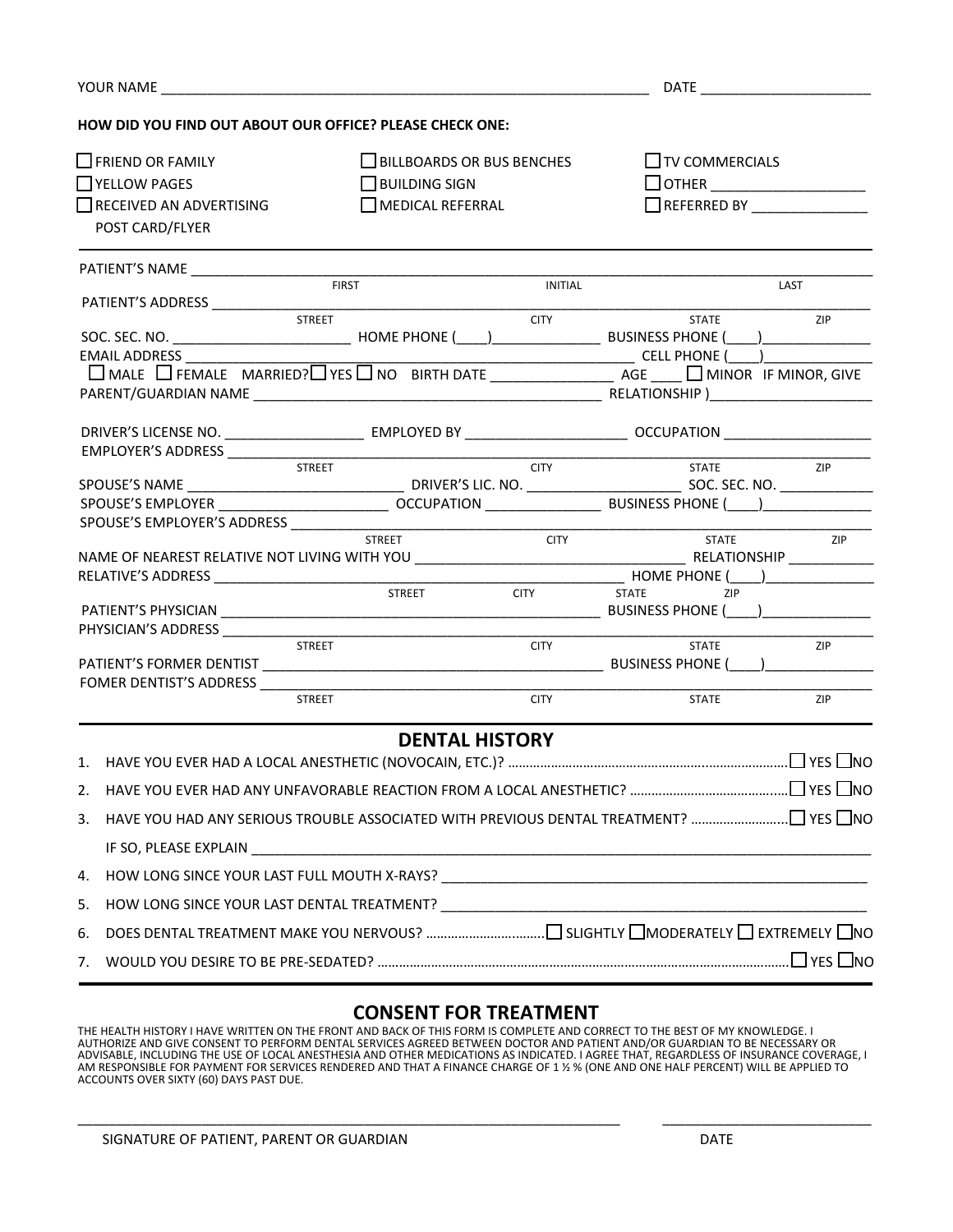## **MEDICAL HISTORY**

**THESE QUESTIONS ARE FOR YOUR BENEFIT AND ASSURE THAT TREATMENT WILL TAKE INTO CONSIDERATION YOUR PAST AND PRESENT HEALTH STATUS. SOME QUESTIONS MAY SEEM UNRELATED TO YOUR DENTAL CONDITION, BUT THEY ARE ALL ASSOCIATED WITH PROPER ORAL HEALTH CARE. PLEASE ANSWER EACH QUESTION.**

| 5. |                                                                                                                                                                                                                                                                                                                                                                                                                                                                                                                                                                                                                                                                                                                                                                                                                                                                                                                                                                                                                                                                                                                                                                                                                                                                                                                                                                                        |  |  |  |  |  |
|----|----------------------------------------------------------------------------------------------------------------------------------------------------------------------------------------------------------------------------------------------------------------------------------------------------------------------------------------------------------------------------------------------------------------------------------------------------------------------------------------------------------------------------------------------------------------------------------------------------------------------------------------------------------------------------------------------------------------------------------------------------------------------------------------------------------------------------------------------------------------------------------------------------------------------------------------------------------------------------------------------------------------------------------------------------------------------------------------------------------------------------------------------------------------------------------------------------------------------------------------------------------------------------------------------------------------------------------------------------------------------------------------|--|--|--|--|--|
|    |                                                                                                                                                                                                                                                                                                                                                                                                                                                                                                                                                                                                                                                                                                                                                                                                                                                                                                                                                                                                                                                                                                                                                                                                                                                                                                                                                                                        |  |  |  |  |  |
| 6. |                                                                                                                                                                                                                                                                                                                                                                                                                                                                                                                                                                                                                                                                                                                                                                                                                                                                                                                                                                                                                                                                                                                                                                                                                                                                                                                                                                                        |  |  |  |  |  |
|    | IF SO, WHAT?                                                                                                                                                                                                                                                                                                                                                                                                                                                                                                                                                                                                                                                                                                                                                                                                                                                                                                                                                                                                                                                                                                                                                                                                                                                                                                                                                                           |  |  |  |  |  |
|    | 7. ARE YOU SENSITIVE OR ALLERGIC TO ANY DRUGS? THES TO                                                                                                                                                                                                                                                                                                                                                                                                                                                                                                                                                                                                                                                                                                                                                                                                                                                                                                                                                                                                                                                                                                                                                                                                                                                                                                                                 |  |  |  |  |  |
|    | IF YES, WHICH DRUGS? PENICILLIN TETRACYCLINE SULFA DRUGS ASPIRIN CODEINE COTHER                                                                                                                                                                                                                                                                                                                                                                                                                                                                                                                                                                                                                                                                                                                                                                                                                                                                                                                                                                                                                                                                                                                                                                                                                                                                                                        |  |  |  |  |  |
|    |                                                                                                                                                                                                                                                                                                                                                                                                                                                                                                                                                                                                                                                                                                                                                                                                                                                                                                                                                                                                                                                                                                                                                                                                                                                                                                                                                                                        |  |  |  |  |  |
|    |                                                                                                                                                                                                                                                                                                                                                                                                                                                                                                                                                                                                                                                                                                                                                                                                                                                                                                                                                                                                                                                                                                                                                                                                                                                                                                                                                                                        |  |  |  |  |  |
|    |                                                                                                                                                                                                                                                                                                                                                                                                                                                                                                                                                                                                                                                                                                                                                                                                                                                                                                                                                                                                                                                                                                                                                                                                                                                                                                                                                                                        |  |  |  |  |  |
|    | IF YES, DID YOU TAKE ANY OF THE FOLLOWING? FEN-PHEN (FENFLURAMINE-PHENPERMINE) VES NO                                                                                                                                                                                                                                                                                                                                                                                                                                                                                                                                                                                                                                                                                                                                                                                                                                                                                                                                                                                                                                                                                                                                                                                                                                                                                                  |  |  |  |  |  |
|    | <b>Example 2</b> YES NO<br>PONDIMINE (FENFLURAMINE)                                                                                                                                                                                                                                                                                                                                                                                                                                                                                                                                                                                                                                                                                                                                                                                                                                                                                                                                                                                                                                                                                                                                                                                                                                                                                                                                    |  |  |  |  |  |
|    | RENDUX (DEXFENFLURAMINE) TYES NO                                                                                                                                                                                                                                                                                                                                                                                                                                                                                                                                                                                                                                                                                                                                                                                                                                                                                                                                                                                                                                                                                                                                                                                                                                                                                                                                                       |  |  |  |  |  |
|    | 10. DO YOU HAVE OR HAVE YOU HAD ANY OF THE FOLLOWING? (PLEASE CHECK "Yes" or "No"):<br>Yes No<br>Yes No<br>Yes No                                                                                                                                                                                                                                                                                                                                                                                                                                                                                                                                                                                                                                                                                                                                                                                                                                                                                                                                                                                                                                                                                                                                                                                                                                                                      |  |  |  |  |  |
|    | ANEMIA<br><b>BRUISE EASILY</b><br><b>CEREBRAL PALSY</b><br><b>HERPES</b><br><b>HEAD INJURIES</b><br><b>BLOOD TRANSFUSION</b><br><b>STROKE</b><br><b>HEART FAILURE</b><br>JOINT REPLACEMENT<br><b>ULCERS</b><br>LIVER DISEASE<br><b>NERVOUS DISORDERS</b><br><b>DIABETES</b><br><b>SCARLET FEVER</b><br>TUMORS OR GROWTHS<br><b>GLAUCOMA</b><br><b>CHICKEN POX</b><br>ALLERGIES OR HIVES<br><b>ARTHRITIS</b><br><b>SINUS TROUBLE</b><br><b>EXCESSIVE BLEEDING</b><br>EMPHYSEMA<br><b>BLOOD DISEASE</b><br>ASTHMA<br><b>HAY FEVER</b><br>DRUG ADDICTION<br>HIGH BLOOD PRESSURE<br><b>TONSILLITIS</b><br>KIDNEY DISEASE<br>AIDS RELATED COMPLEX<br><b>COLD SORES</b><br><b>ANGINA PECTORIS</b><br>PAIN IN JAW JOINTS<br><b>HEMOPHILLIA</b><br><b>MENTAL DISORDER</b><br><b>RESPIRATORY DISEASE</b><br>SICKLE CELL DISEASE<br>RHEUMATISM<br>RHEUMATIC FEVER<br><b>THYROID DISEASE</b><br><b>TUBERCULOSIS (TB)</b><br><b>HEART MURMUR</b><br><b>EPILEPSY OR SEIZURES</b><br>PSYCHIATRIC TREATMENT<br><b>ARTIFICIAL PROSTHESIS</b><br>冖<br>□<br>□<br><b>CONGENITAL HEART LESIONS</b><br>DIFFICULTY SWALLOWING<br>HEART AILMENTS OR ATTACK<br>X-RAY OR COBALT TREATMENT<br><b>FAINTING SPELLS OR SEIZURES</b><br>CHEMOTHERAPY (CANCER, LEUKEMIA)<br>RADIATION TREATMENT (ANY KIND)<br><b>HEPATITIS OR JAUNDICE</b><br><b>VENEREAL DISEASE</b><br><b>OTHER</b><br><b>AIDS</b><br>LATEX ALLERGY |  |  |  |  |  |
|    | 12. DO YOU HAVE ANY DISEASE, CONDITION OR PROBLEM NOT LISTED THAT WE SHOULD KNOW ABOUT?  TYES ONO<br>IF SO, WHAT?                                                                                                                                                                                                                                                                                                                                                                                                                                                                                                                                                                                                                                                                                                                                                                                                                                                                                                                                                                                                                                                                                                                                                                                                                                                                      |  |  |  |  |  |
|    | 13. (WOMAN) ARE YOU PREGNANT? IT YES INO THE SO, HOW MANY MONTHS? INCORPORATION ARE YOU PREGNANT? IT YES INO                                                                                                                                                                                                                                                                                                                                                                                                                                                                                                                                                                                                                                                                                                                                                                                                                                                                                                                                                                                                                                                                                                                                                                                                                                                                           |  |  |  |  |  |
|    |                                                                                                                                                                                                                                                                                                                                                                                                                                                                                                                                                                                                                                                                                                                                                                                                                                                                                                                                                                                                                                                                                                                                                                                                                                                                                                                                                                                        |  |  |  |  |  |
|    |                                                                                                                                                                                                                                                                                                                                                                                                                                                                                                                                                                                                                                                                                                                                                                                                                                                                                                                                                                                                                                                                                                                                                                                                                                                                                                                                                                                        |  |  |  |  |  |